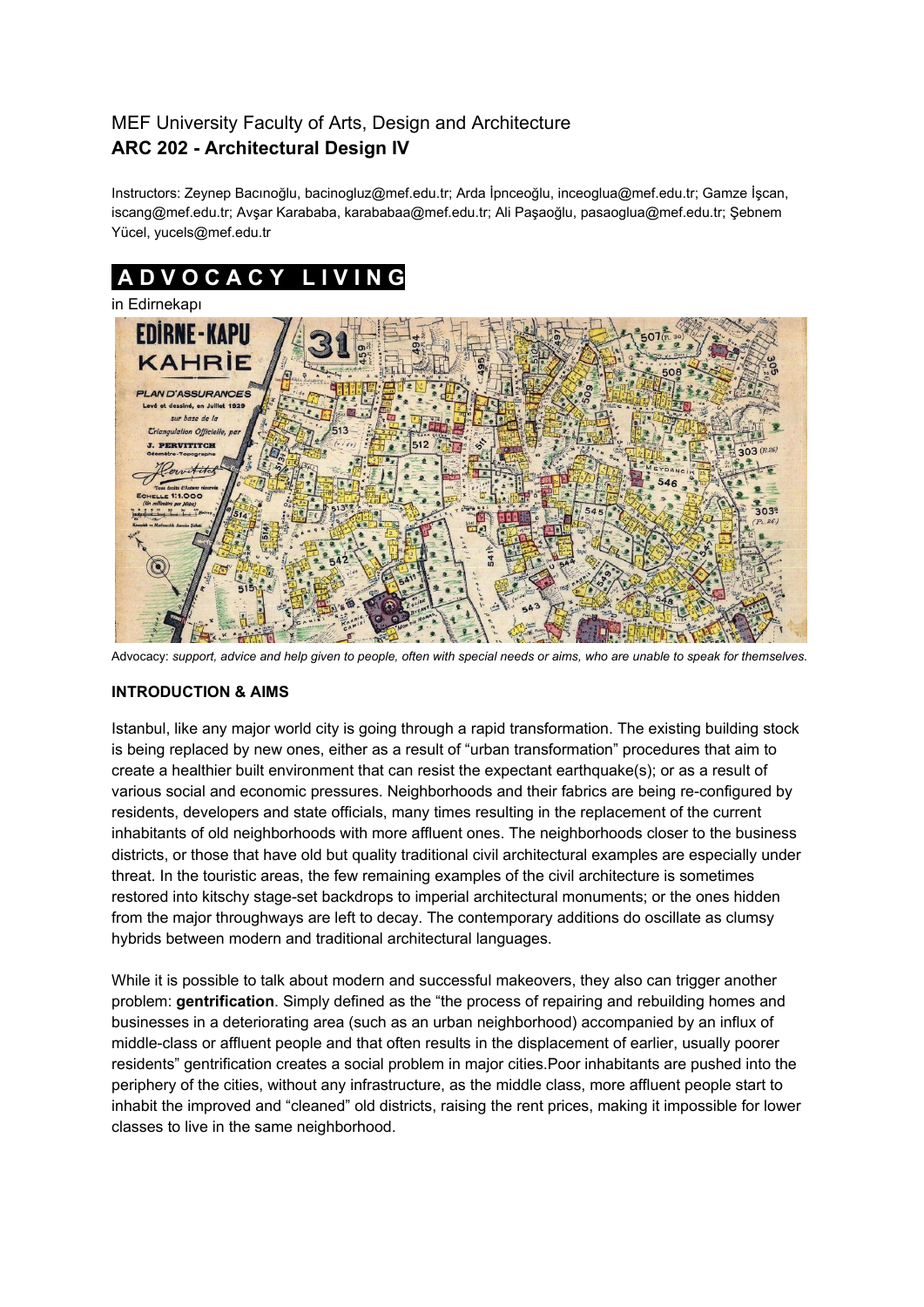Our project area this semester is located in the historic peninsula, evolved around one of the most important Byzantine Churches, Chora. While the original date of construction remains unknown, the Church dates at least as far back as the 4th century. When it was built, its location was outside the city walls built by Constantine the Great, hence the name Chora was given, literally meaning "outside the city" in Greek. Later Theododius II built the new city walls in the 5th century, keeping Chora inside the walls.

Today the Chora Church is used as a museum. While the museum is frequented by the tourists, the neighborhood surrounding the area seems to be little affected by this traffic. Like in many tourist areas it is possible to notice poorly restored and brightly colored old Ottoman houses, and some "modern," kitschy hybrids. While these examples are in minority, majority of the building stock has a nice character and scale, with few *gecekondu*, squatter-like houses scattered in-between.

Our studio project this semester is to design a living and working environment for individuals and families who come from different backgrounds, assembled with a mission to support and develop this neighborhood. They want to become agents of positive social transformation of the neighborhood, improving the current and future living conditions of its residents, without pushing them away. In other words, they are all actively involved with social, cultural, economic, political, technological or environmental issues in various ways in order to create a social and economical impact. These individuals are critical of the contemporary culture of consumption and they imagine a more **participative**, **productive** and **communal** living.

The living and working environment you are expected to design is going to be for three families/individuals; including total of 6 to 10 individuals. Your design proposal needs to offer varying degrees of publicity and privacy for these people, ranging from **private**, main living environments to **semi-private** areas they share among themselves; and including **public areas** where they come together with the people of the neighborhood. Your design should interrogate these conditions through questioning spatial manifestations of **co-habitation**, **boundaries**, and **activism**.

Main questions you will be asking when developing your scenarios includes but not limited to:

--How could the space be designed for users from diverse backgrounds and enable them to live together?

--How could the space be defined related to their different as well as common priorities?

--How could the spaces be specialized regarding distinctive personal interests?

--How could the living spaces be defined through interiors and exteriors and in-betweens ?

--What are the spatial boundary-defining conditions that are not limited to architectural elements? --What does porous boundaries enable socially?

--How could the space be both introverted to offer privacy and extroverted to offer publicity and encourage participation?

### Users:

The given matrix (Appendix-1) defines number of users and gives you an idea of their program requirements.

- Mix and match minimum three different user profiles
- Form your own advocacy living scenario for minimum 6, maximum 10 number of users

Main Program Requirements:

- Three different living units allowing accommodation for 1, 2 and 3+ people
- Define necessary private spaces in each living unit
- Define common spaces to share, allowing the users to co-habit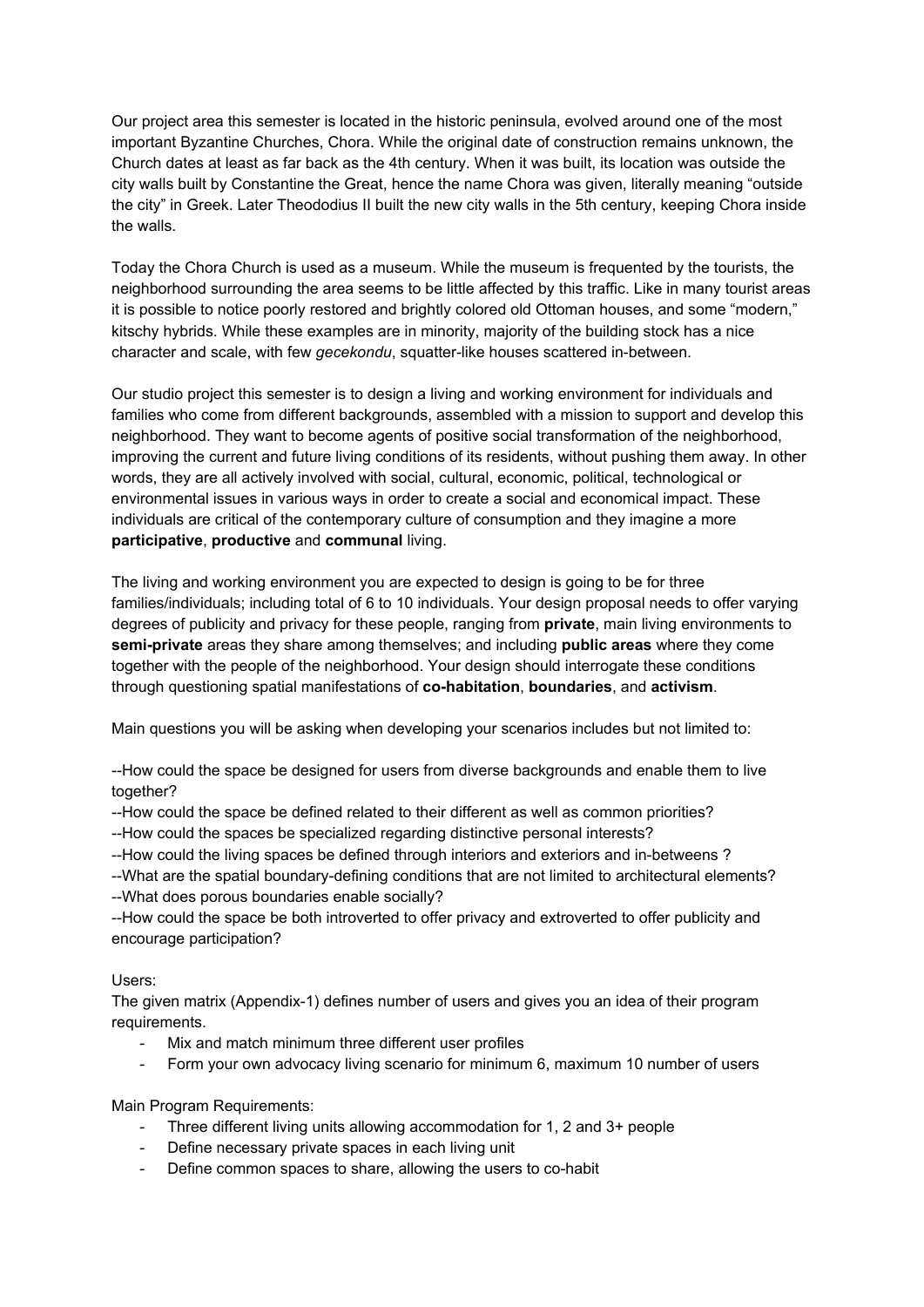Shared Program Requirements:

- A public meeting space of 50 people (30 sitting, 20 standing) to come together with the inhabitants of the neighborhood
- A public exhibition space open to the use of the inhabitants of the neighborhood

The project that is to be designed needs to have a volume between 3000  $m^3$  to 4500  $m^3$ .

# **Fanzine Submission**

**Deadline:** 19.02.2020

# **Fanzine Submission Requirements:**

You are going to prepare a fanzine to be handed out to the local residents. In this fanzine you are expected to graphically explain who your new inhabitants are, why they moved to this neighborhood, and what their mission is.

Your fanzine should be designed in A5 sized booklet format, in grayscale and should be easily multiplied.

**Mid-Semester Review - 1**

**Date:** 04.03.2020

**Mid-Semester Review - 2 Date:** 08.04.2020

**Final Review Date**: To be announced

## **FINAL PROJECT SUBMISSION REQUIREMENTS**

Sketches, diagrams, videos, maps or any other kind of audio/visual material articulating the ideas and main aspects of the project.

| Models                    | 1/200, 1/100                                                                        |
|---------------------------|-------------------------------------------------------------------------------------|
| Site plan                 | 1/500                                                                               |
| Sections, Plans           | 1/100                                                                               |
| Perspectives and collages |                                                                                     |
| Storyboard:               | 10 images                                                                           |
|                           | intangible properties, daily life of the area, atmosphere, approach to the building |

### **ASSESSMENT**

Ability of the student to discuss and set architectural goals. Ability of the student to achieve those goals independently, using initiative Continuity and quality of work Development of the project in terms of architectural quality Quality of the architectural statement

| 15 points |
|-----------|
| 15 points |
| 20 points |
| 50 points |
|           |

**Assessment of the project is 80% studio performance, 20% final submission. Students MUST BE PRESENT in all reviews – third party submissions will not be accepted.**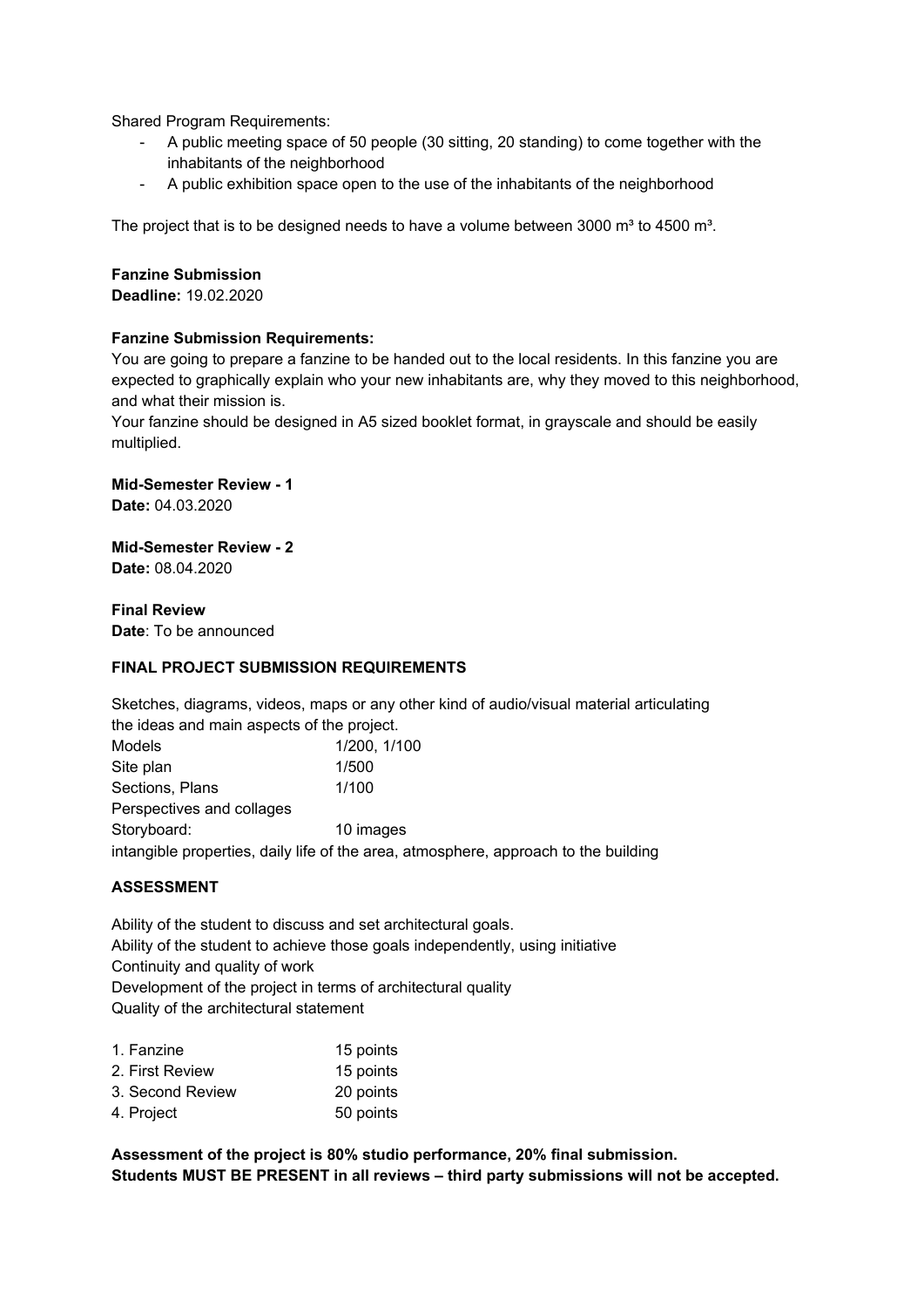#### **COURSE OBJECTIVES**

Upon successful completion of the course, students will be able to:

1. Record and visualize various environmental properties.

2. Incorporate tangible and intangible data into an architectural design.

3. Develop an understanding of various needs of people and the ability to transform those into an architectural program.

4. Apply basic architectural and urban design principles in accordance with data such as climate, users, place, cultural context and social issues in order to create novel architectural solutions.

5. Understand the effect of materials on architectural design.

### **COURSE POLICY**

**Studio starts at 13:30. Please be on time.**

**Students MUST BE PRESENT in all reviews – third party submissions will not be accepted.**

**Students are expected to participate in ALL studio hours and activities. There is 90% attendance requirement in this course. Please note that even if you are sick, you are not excused from attendance.**

### **ACADEMIC INTEGRITY**

All students are responsible for behaving personally and academically in a way that is expected from a university student. That behavior includes but is not limited to respecting views and ideas of peers; not being involved in a discriminating behavior concerning race, religious beliefs, sexual orientation; always using one's own ideas in their projects. Plagiarism is not allowed and is a serious academic offense. If it is detected that a student has used professional help in his/her project he/she will be prosecuted and reprimanded according to YOK code of discipline.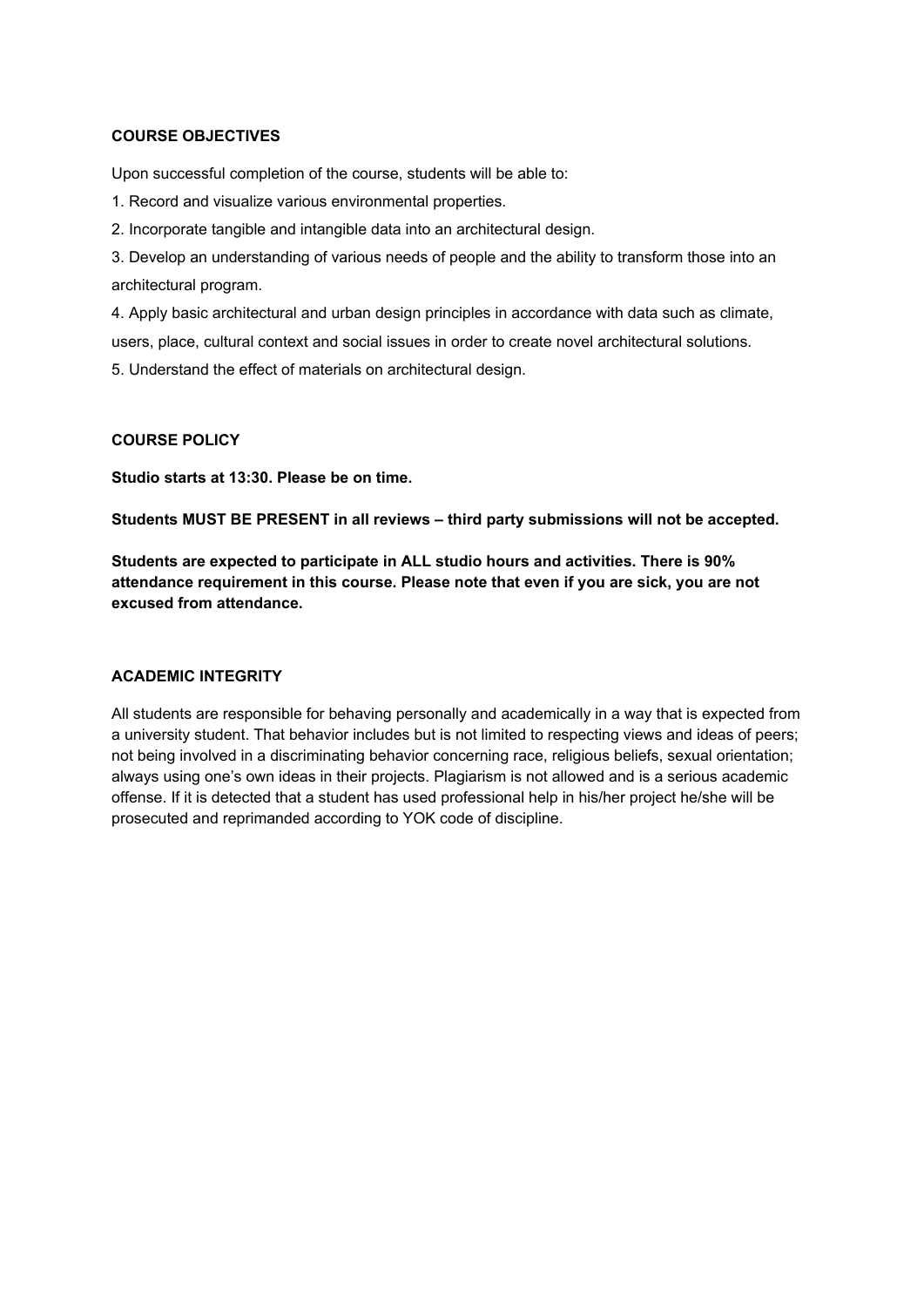| <b>Week</b>             | monday       | wednesday                    | friday            |
|-------------------------|--------------|------------------------------|-------------------|
| 1                       | 27.01.2020   | 29.01.2020                   | 31.01.2020        |
|                         | Introduction |                              |                   |
| $\overline{2}$          | 03.02.2020   | 05.02.2020                   | 07.02.2020        |
|                         |              |                              |                   |
| $\mathbf{3}$            | 10.02.2020   | 12.02.2020                   | 14.02.2020        |
|                         |              |                              |                   |
| $\overline{\mathbf{4}}$ | 17.02.2020   | 19.02.2020                   | 21.02.2020        |
|                         |              | <b>Fanzine Due</b>           |                   |
|                         | 24.02.2020   | 26.02.2020                   | 28.02.2020        |
| 5                       |              |                              |                   |
| $6\phantom{1}6$         | 02.03.2020   | 04.03.2020                   | 06.03.2020        |
|                         |              | <b>Mid Semester Review 1</b> |                   |
| $\overline{7}$          | 09.03.2020   | 11.03.2020                   | 13.03.2020        |
|                         |              | ARC 402 Review               |                   |
| 8                       | 16.03.2020   | 18.03.2020                   | 20.03.2020        |
|                         |              |                              |                   |
| $\boldsymbol{9}$        | 23.03.2020   | 25.03.2020                   | 27.03.2020        |
|                         |              |                              |                   |
| 10                      | 30.03.2020   | 01.04.2020                   | 03.04.2020        |
|                         |              |                              |                   |
|                         | 06.04.2020   | 08.04.2020                   | 10.04.2020        |
| 11                      |              | <b>Mid Semester Review 2</b> |                   |
|                         | 13.04.2020   | 15.04.2020                   | 17.04.2020        |
| 12                      |              | ARC 402 Review               |                   |
|                         | 20.04.2020   | 22.04.2020                   | 24.04.2020        |
| 13                      |              |                              |                   |
|                         | 27.04.2020   | 29.04.2020                   | 01.05.2020        |
| 14                      |              |                              | <b>LABOUR DAY</b> |
|                         |              |                              |                   |

\*Final Review Date to be announced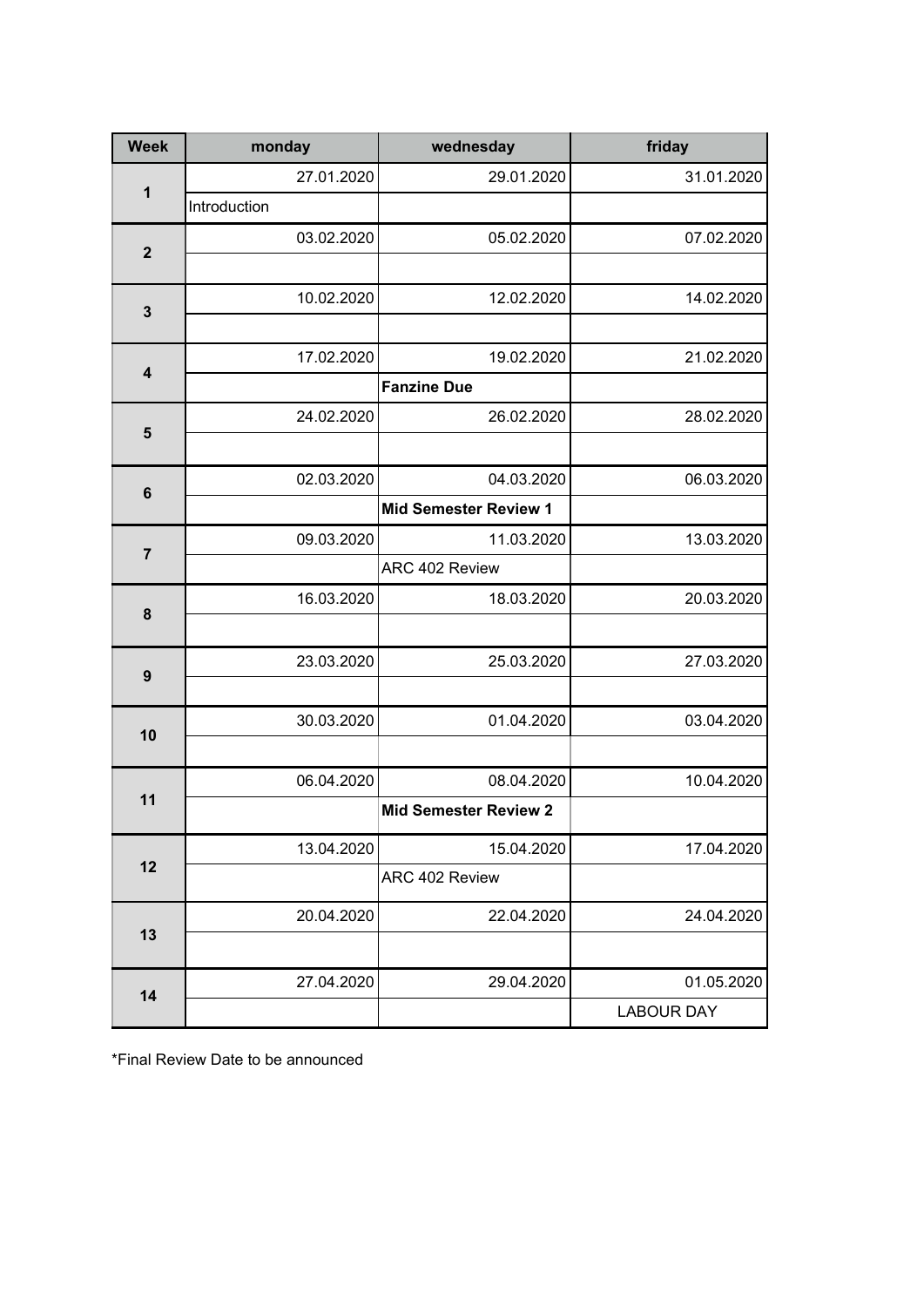# **APPENDIX - 1**

|                                                                                                                                                           | program needs                                                                                                                                                                                                                                                                                                                                                                |                   |                                                                                                                 |                                                |
|-----------------------------------------------------------------------------------------------------------------------------------------------------------|------------------------------------------------------------------------------------------------------------------------------------------------------------------------------------------------------------------------------------------------------------------------------------------------------------------------------------------------------------------------------|-------------------|-----------------------------------------------------------------------------------------------------------------|------------------------------------------------|
| user/s                                                                                                                                                    | story                                                                                                                                                                                                                                                                                                                                                                        | private<br>spaces | semi-public<br>spaces                                                                                           | public<br>spaces                               |
|                                                                                                                                                           |                                                                                                                                                                                                                                                                                                                                                                              |                   |                                                                                                                 |                                                |
| Chef                                                                                                                                                      | A chef who studies local food and organizes events<br>with locals                                                                                                                                                                                                                                                                                                            |                   | industrial kitchen, eating<br>venue                                                                             |                                                |
| Participatory performance<br>artist                                                                                                                       | A resident artist who teaches young people to<br>express themselves through stage arts                                                                                                                                                                                                                                                                                       |                   | studio, stage                                                                                                   |                                                |
| Carpenter + Food activist                                                                                                                                 | A carpenter who designs and also repairs goods &<br>furniture in the workshop area with interns. He is<br>married with a food activist, 2 children.                                                                                                                                                                                                                          |                   | workshop, repair service,<br>edible landscape,<br>greenhouse                                                    |                                                |
| Musician + Journalist                                                                                                                                     | A musician who plays drums/percussion, lives<br>together with a journalist.                                                                                                                                                                                                                                                                                                  |                   | music studio/workshop,<br>open air music space,<br>quite working place                                          |                                                |
| A couple. One is guerilla<br>gardener - collector - flea<br>marketer - permaculturist;<br>the other is a material<br>scientist and 3-d printer<br>artist. | The idealistic young couple who aims to organize<br>%100 recycling of the neighborhood waste. Their<br>MRC (material recycling center) works for Kariye<br>district as part of Ahtapot Volunteers<br>https://www.ahtapotgonulluleri.org/mdm                                                                                                                                  |                   | orchard, storeroom,<br>cellar, workshop,<br>material laboratory.                                                |                                                |
| Origamist, collector, toy<br>designer + psychologist +<br>Kindergarten teacher                                                                            | Three friends live and work together. They work<br>with the children from 1-7 years as part of<br>educational justice movement                                                                                                                                                                                                                                               |                   | pulp and paper<br>workshop, library, play<br>garden for children,<br>classroom, reception<br>room, meeting room | a meeting<br>space for                         |
| Retired medical doctor.<br>Cinephile. Has a collection<br>of thousands of movies.                                                                         | Cinephile. Has a collection of thousands of movies<br>and books on cinema. Runs screenings as well as<br>film workshops for all ages.                                                                                                                                                                                                                                        |                   | small screening space -<br>amphi. 5000 book<br>cine-library. Workshop<br>and computer lab.                      | 50 people<br>(30 seating<br>$+20$<br>standing) |
| Retired bank manager.<br>Amateur tailor.                                                                                                                  | Interested in fashion of recycling.                                                                                                                                                                                                                                                                                                                                          |                   | textile workshop,<br>exhibition space, store.                                                                   | AND an<br>exhibition<br>space                  |
| Women's rights activist                                                                                                                                   | Aims to inform women and children about their<br>rights and gives consultancy.                                                                                                                                                                                                                                                                                               |                   | consultation room,<br>seminar room,<br>workshop, printing room                                                  |                                                |
| Veterinarian                                                                                                                                              | Veterinarian who is a member of City Council,<br>works on animal rights.                                                                                                                                                                                                                                                                                                     |                   | animal shelter, infirmary                                                                                       |                                                |
| Urban & environmental<br>activist                                                                                                                         | The activist aims to reduce the carbon footprint of<br>Kariye neighborhood. She/he is part of Bisikletliler<br>Derneği, EşPedal, BUP https://bisikletliulasim.com<br>and YaYa https://yayadernegi.org/tr/. He founded<br>the Bicycle Kitchen. BK (bicycle kitchen) is a space,<br>gathers the spare parts and bicycle bodies, and<br>allow people to make their own bicycle. |                   | bicycle workshop,<br>storage, printing room                                                                     |                                                |
| Disability rights activist                                                                                                                                | Sociologist, has a 11 years old physically disabled<br>child                                                                                                                                                                                                                                                                                                                 |                   | lecture space, printing<br>room, workshop                                                                       |                                                |
| Mechanic/hacker                                                                                                                                           | Aims to raise awareness on responsible production<br>and consumption of electrical everyday<br>goods/products                                                                                                                                                                                                                                                                |                   | collective mending<br>workshop, flea market                                                                     |                                                |